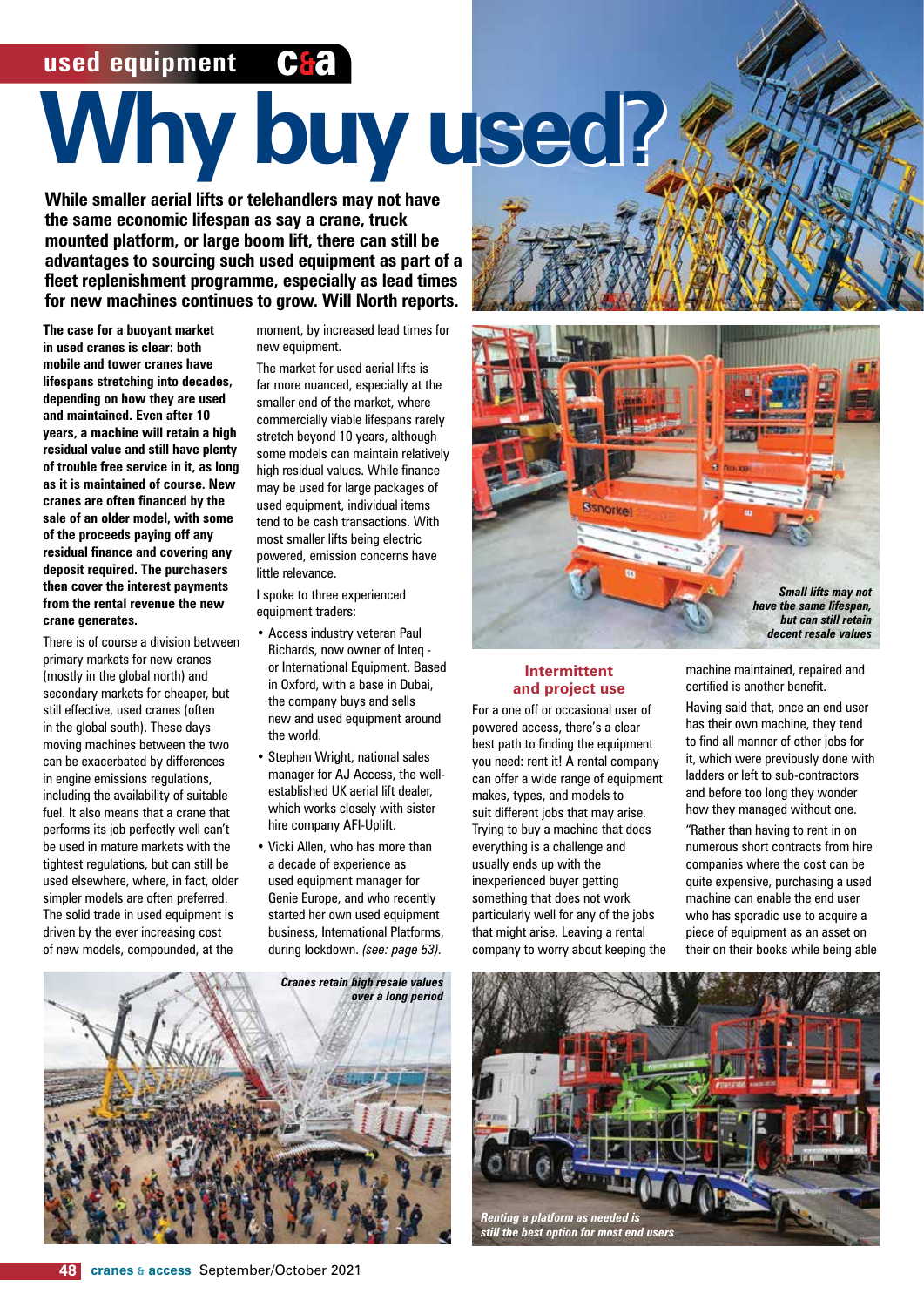

to utilise that equipment through a period of time rather than having to do expensive short spot hires," says Wright.

A good example of this approach might be a factory owner who needs to have LOLER inspections carried out regularly on overhead cranes. Having their own platform suitable for these inspections may save money, compared with hiring in a platform each time. It will also mean that, if an overhead crane breaks down, they can get it fixed and back to work without having to organise and wait on rental machine delivery.

For these buyers, who likely know exactly what they need, but who will not be running up long hours each year, buying the right piece of used equipment can often be a much better option than buying new. "It's much more cost effective on the initial investment than a new machine," says Allen. "A lot of small industrial, or light industrial, users just need to change a light bulb etc… and might only use it once a month, maybe a dozen times a year. They don't want to tie up thousands and thousands of pounds of capex on a machine that's going to have such low usage. So, a piece of used equipment is a much more cost effective way to provide a safe working environment for their maintenance guys."

#### **Not just a simple price comparison**

The cost of buving used equipment can be more cost effective than a simple analysis of previous hire spending, or than used equipment prices would suggest.

"Many users who hire in access equipment will question whether financially they are better-off purchasing, whether new or used, rather than renting," says Richards. "Many think it is simply a mathematical calculation, but there may be grants available, and capital allowances to offset against profits. It is always worth engaging with a company such as ours that understands corporate tax positions on every level of the scale, and can give good advice in this area, which can be hugely beneficial financially to businesses large and small. We would calculate

for both new and used equipment and, in reality, depending on the type of work, financial and other circumstances, we would advise accordingly and could recommend either new or used - or to continue renting." Stephen Wright cites another example of how customers without regular



slower times, given its lower financial burden and can be traded or swapped for another machine more profitably if fleet mix needs to change."

That flexibility may become increasingly important over the coming months. The construction sector worldwide has been more resilient through the Covid crisis than most companies expected. Rental companies slashed their capital expenditure and even cancelled orders in order to preserve cash, leaving manufactures in a rush to cut capacity and cut off supplies of components, forcing their suppliers to cut back. Once rental companies realised that not only would business return to and exceed pre-Covid levels sooner, rather than later, they started placing large catch up orders for new equipment. Manufacturers are now struggling to meet the demand, thanks to capacity cuts throughout the supply chain compounded by shipping delays. The net effect are major backlogs.



R E-POWERED<br>O PTIMISED DESIGN NCREASED CAPACITY

MEW

- Increased capacities
- New Kubota engines
- SMARTORQUE™ extended to the SJ60 AJ+ model
- · 20% lower gross vehicle weight (GVW) on SJ45 AJ+ and SJ60 AJ+ models

With these changes, rental companies can quickly improve their return on investment.

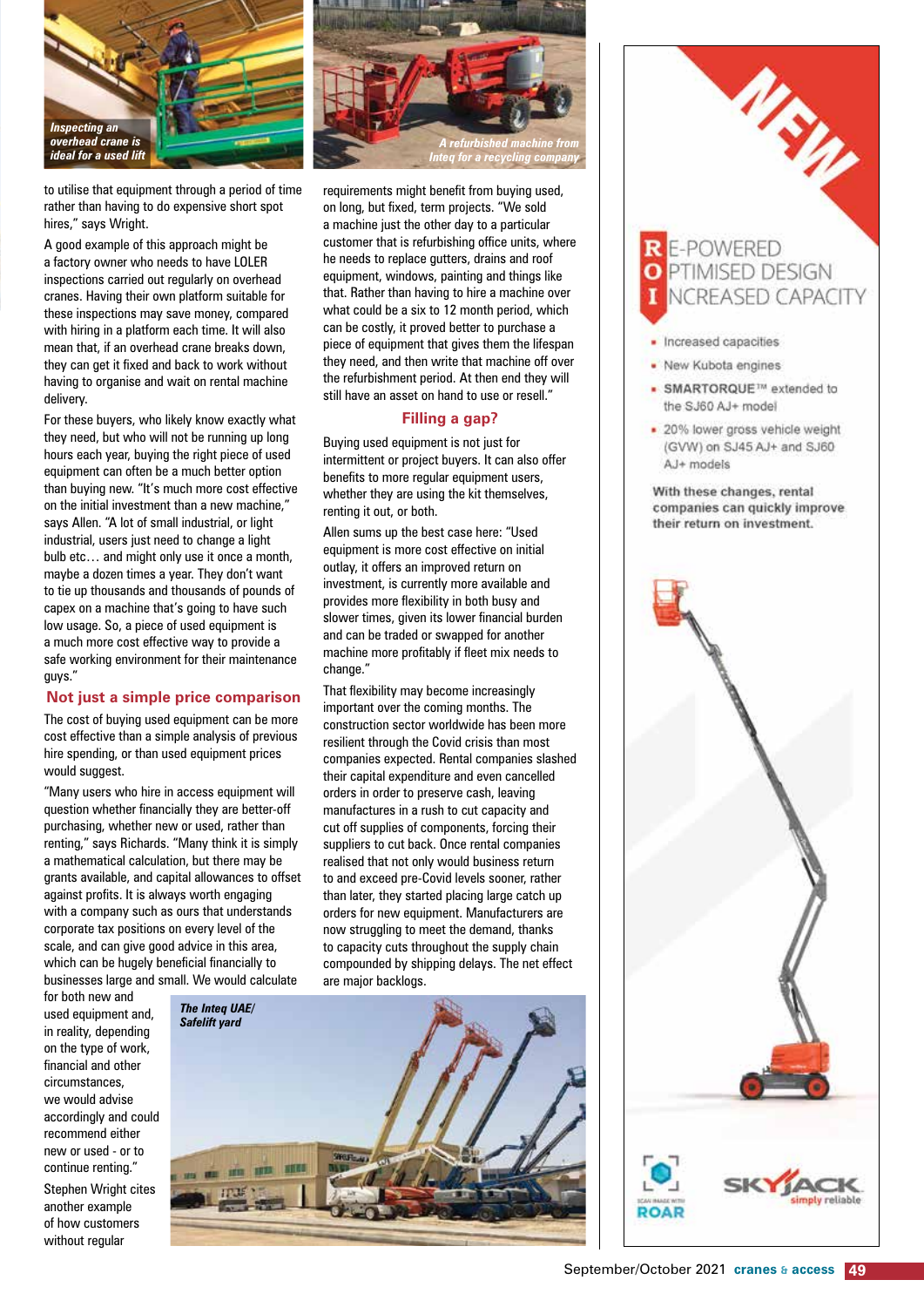## **used equipment C&**



So far though, this has not fully translated into increased demand for used equipment, but it has made sourcing good used equipment harder, as rental companies hold onto their best machines while waiting for replacements. Here, the experiences of Richards, Wright and Allen are somewhat divided.

"Logically we would expect increased demand, but in Europe - where most of our sales stock is of recent build and current specification - we are not seeing a corresponding increase in enquiries. It doesn't make sense, but it could be that companies are waiting out this period of uncertainty and 'holding fire' on capex purchases," says Richards.

"Lead time issues have certainly had an effect on the used equipment market both in terms of demand and supply. Supply is more limited as new deliveries are delayed, limiting release of older machines for resale. Demand is increased as companies need to add or change their model mix to suit customer needs," says Allen.

#### **Peace of mind**

As well as getting the latest equipment, buying new equipment offers a certain peace of mind. Knowing that the equipment meets the latest standards and regulations, while incorporating the latest technology, as well as the manufacturer's warranty. "For a lot of the industry at the moment,

customers want new equipment in terms of looking for guarantees, and limited downtime," says Wright.

How can used equipment sellers match that? Wright says that typically AJ Access will look to buy LOLER certified equipment. There however can be potential value in machines that will clearly fail an inspection but be worth refurbishing or even rebuilding. "We can check on everything from the wiring looms/harness to hydraulic cylinders and structural elements such as booms, replacing or refurbishing them where necessary. Everything we sell will of course carry a six month LOLER inspection certificate. So, we make sure that machine is safe to work."

Allen works with a network of service engineers. "We service and LOLER inspect many of our machines and sometimes choose to fully refurbish and repaint units before offering them for sale. We work with a small number of carefully selected partners for repair and refurbishment work required and monitor the work closely to ensure that every element is addressed to achieve maximum customer satisfaction," she says. "We also work with a network of independent engineers should a machine need attention in or out of warranty to support the customer quickly and cost effectively."

As well as certifying machines, and offering warranties, some used



equipment companies offer longer term support. "We can also offer the peace of mind of looking after their equipment for as long as they own it via a service agreement, coupled with regular inspections," says Wright. "So, they've got a safety net around them that ensures they always have a machine that is operating correctly and safely."

#### **Sourcing equipment**

Supplying used equipment is only one half of the dealer's role, the other is providing owners with a way to easily release the value of older equipment for fleet renewal. That can be a direct trade. "We will trade in any pieces of equipment against new, or recent, used machines," says Richards.

Or it can be a question of timing sales so owners can release old machines as the new ones arrive,

"Once or twice a month, we take a package off somebody that has their orders for new equipment in place," says Allen, taking delivery as the new machines arrive. "So, we are an easy mechanism for them to use to offload that equipment and get the money in, which they generally use to pay deposits on the new finance. Sellers can choose between taking cash or trading old for new. When we are contacted by a customer looking to refresh their fleet, we value the machines that they are looking to sell, usually in terms of a straight purchase, so they can put cash back into the company. But we can also purchase used equipment, combined with the supply of new equipment. For example, they might look to take 10 to 15 units and replace them with five new ones."

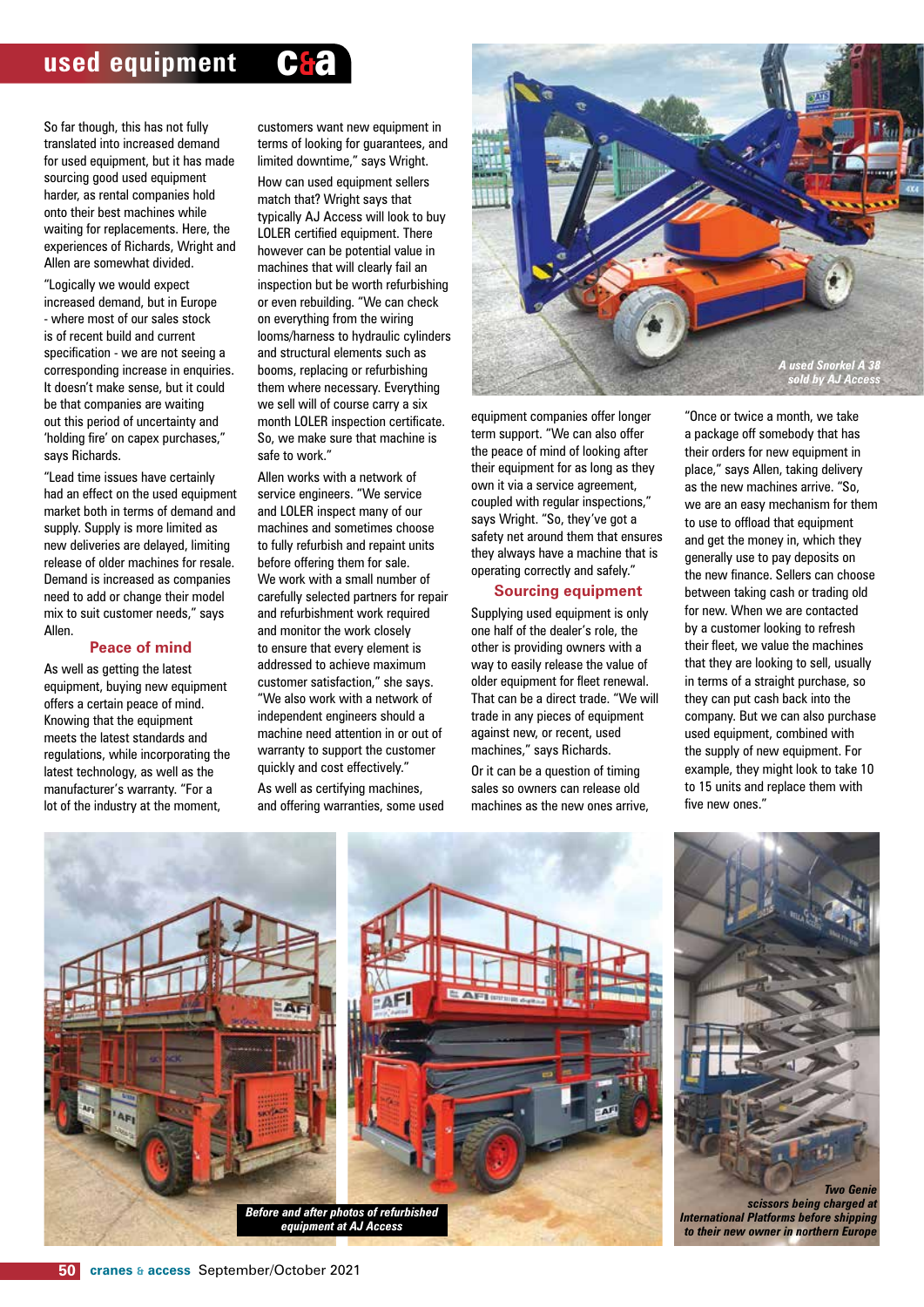# **RIGHT-SIZED OPTIONS FOR EVERY JOBSITE** THREE OPTIONS FOR GREATER PROFITABILITY





- s-Person Capacity
- O Dual Lift Capacity (300 kg/454 kg)
- 2 Zero-Load Calibration



# **WORKING AT HEIGHT**

- ⊙ 300 kg Capacity Jib
- **6** Low Transport Weight
- Simple Design and Maintenance



# **WORK-ANYWHERE HYBRID**

- **6** Full Time RT Performance
- **6** Low Noise, Low Emissions
- ← Full Electric Drive



**QUALIT LEARN MORE AT GENIELIFT.COM** 

@ 2021 Terex Corporation, Terex, Genie and Quality By Design are trademarks of Terex Corporation or its subsidiaries.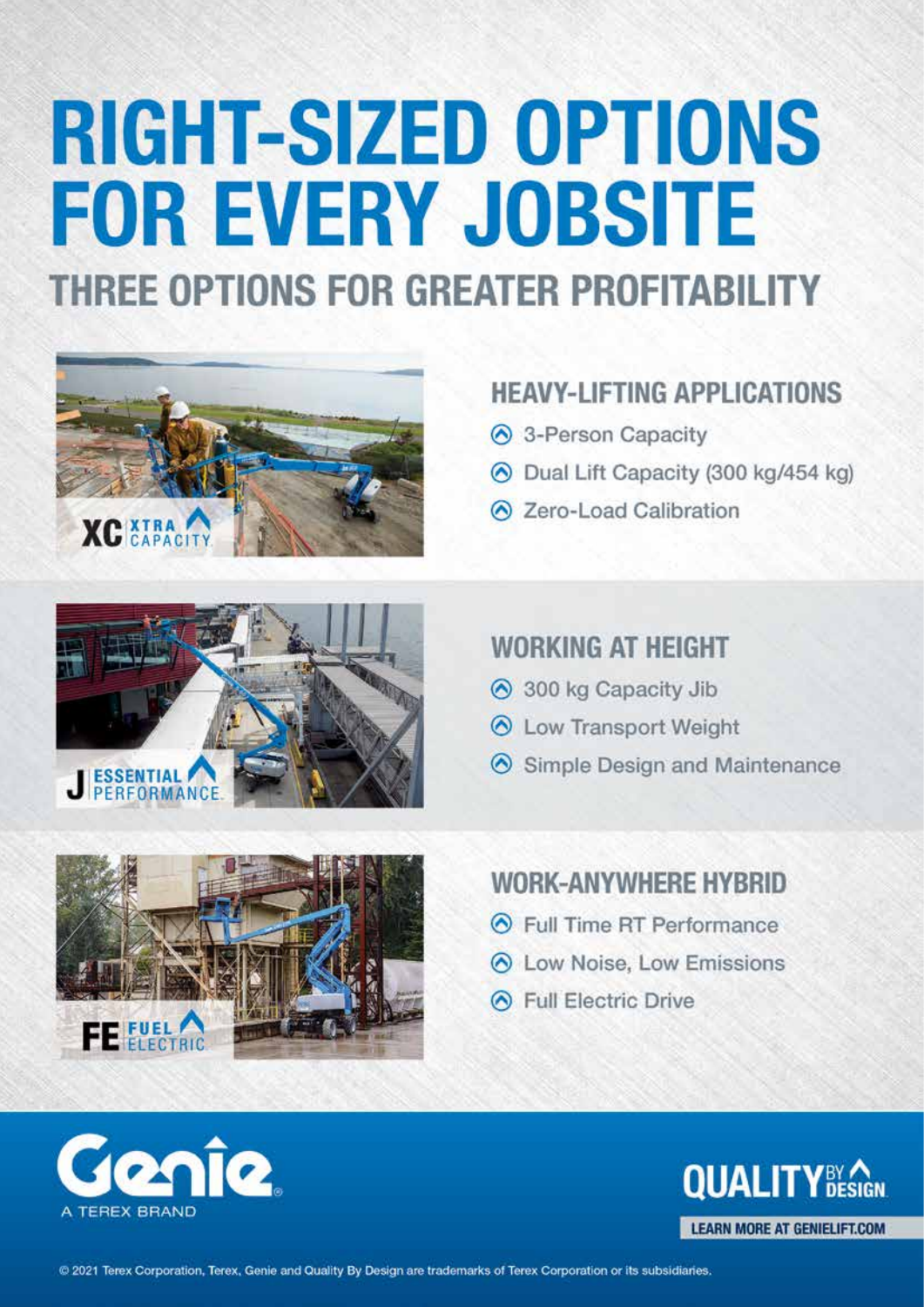# **LEADERS IN HYDRAULIC LUFFING JIB TOWER CRANES**

First 18t capacity Hydraulic Luffer



# The Tower Crane Company

**JASO TOWER CRANES** Ctra. Madrid-Irůn, Km 415 · 20213 Idiazabal (Gipuzkoa) · Spain T. (+34) 943 187 000 · E. jaso@jaso.com · www.jaso.com

 $\overline{O}$ 

Follow us at: www.jaso.com

**JASO GROUP** 

**J198HPA**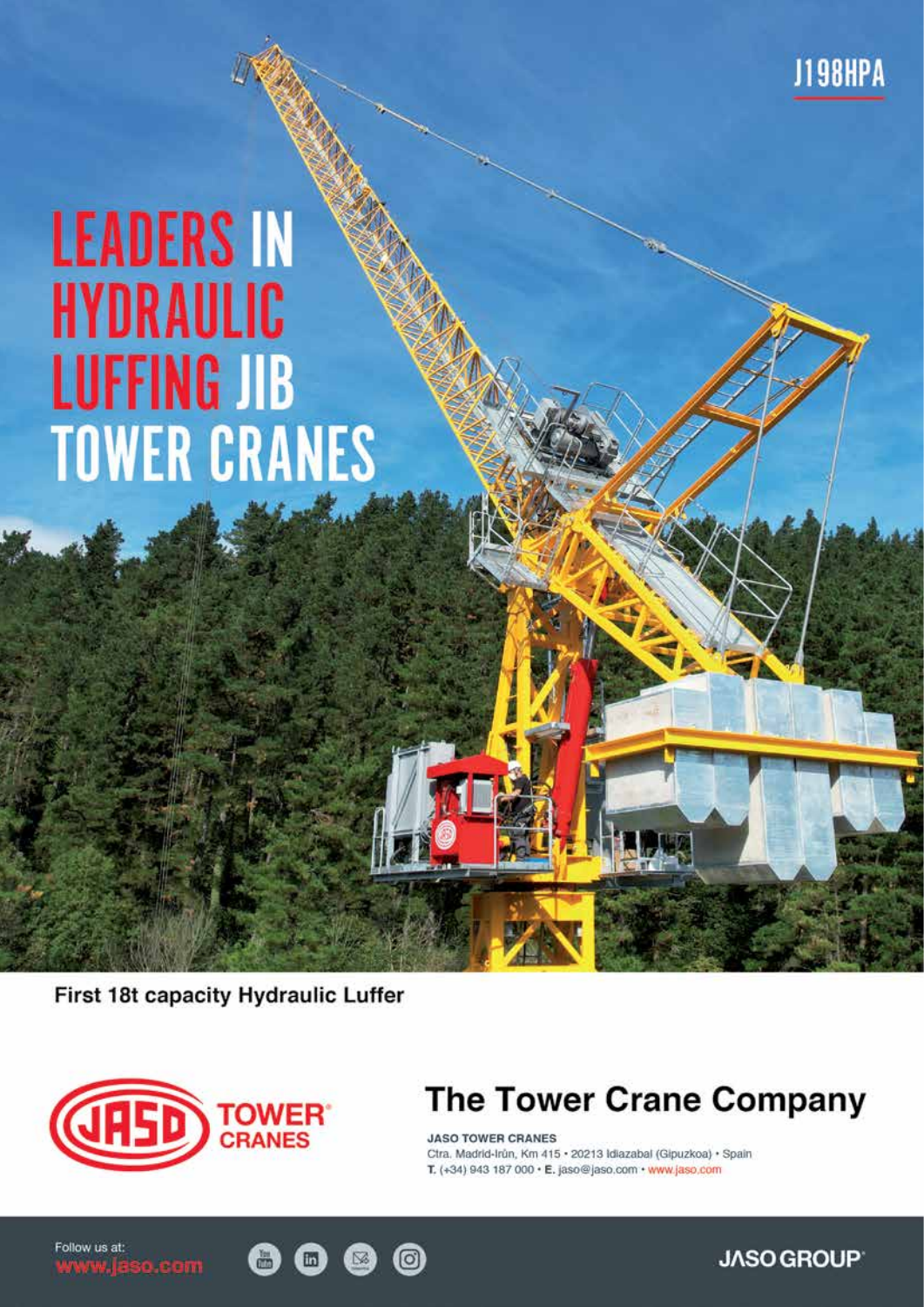# **A time for renewal**

**What does it take to start up your own used equipment business? That's a question UK based Vicki Allen faced when she struck out on her own, at the start of the Covid crisis. Will North reports.**

**At the start of the Covid crisis in the UK, with the country entering its first lockdown, Vicki Allen and her daughter Jade were both on furlough from roles in the access market. Vicki had worked for Genie for 12 years as a used equipment manager, covering Europe, Africa and the Middle East, followed by four years at AJ Access Platforms. Jade had spent more than two years on the hire desk with AFI Uplift.**

The idea was to bring together Vicki's contact base and industry experience, with the insights Jade had gained in customer service with

AFI: Vicki would find the machines, and Jade would handle sales and support. They decided on the name International Platforms.



*is ready*







Jade was first to join the new business, with Vicki joining after serving her notice period. They started without a bank loan, or outside investment, so keeping cash in the business was important. As Vicki was planning a house move, they each chose to find somewhere small and affordable.

#### **Building trust and confidence**

The network and reputation Vicki had built while working with Genie was key. "For most of that time, I was working in Europe managing used equipment for Genie throughout the region," she says. "I was responsible for both valuing and reselling all the trade in machines offered to Genie. I had to build a dealer network, in order offload those machines throughout the region. So that enabled me to build a really good customer and contacts base, and I am still in contact with most of them today."

"One way to build trust is by being a reliable business partner, over many years, another is to fix any problem that might arise promptly and reliably. That's where Jade comes in, at AFI she had been dealing with transport drivers, engineers, and getting breakdowns fixed."

"It was an extremely fast paced environment, but I loved it," adds Jade.

"You must always have to plan for the occasional 'nightmare' machine when selling equipment: There's always gonna' be one or two over the course of a year, we just have to just bite the bullet and get it fixed. It's going to cost money. But the customer needs to maintain use of that machine," says Vicki.

"We've only had one absolute nightmare this year that has just gone on, and on, and on. It has evaded three or four engineers who have tried to find a solution. That machine is now fixed and back on the job." In cases like that, the Allens send out a spare machine from stock, or arrange to re-hire from another supplier.

"We've not had a complaint yet," says Jade. "Even the customer that had a nightmare with his machine. He's not said a bad word as long as we do what's right by him."

#### **Spotting what and how to buy**

Part of the skill of equipment dealing is spotting what to buy and when, as well as having the funds to take advantage of it. For a start-up, that doesn't rely on debt or have a big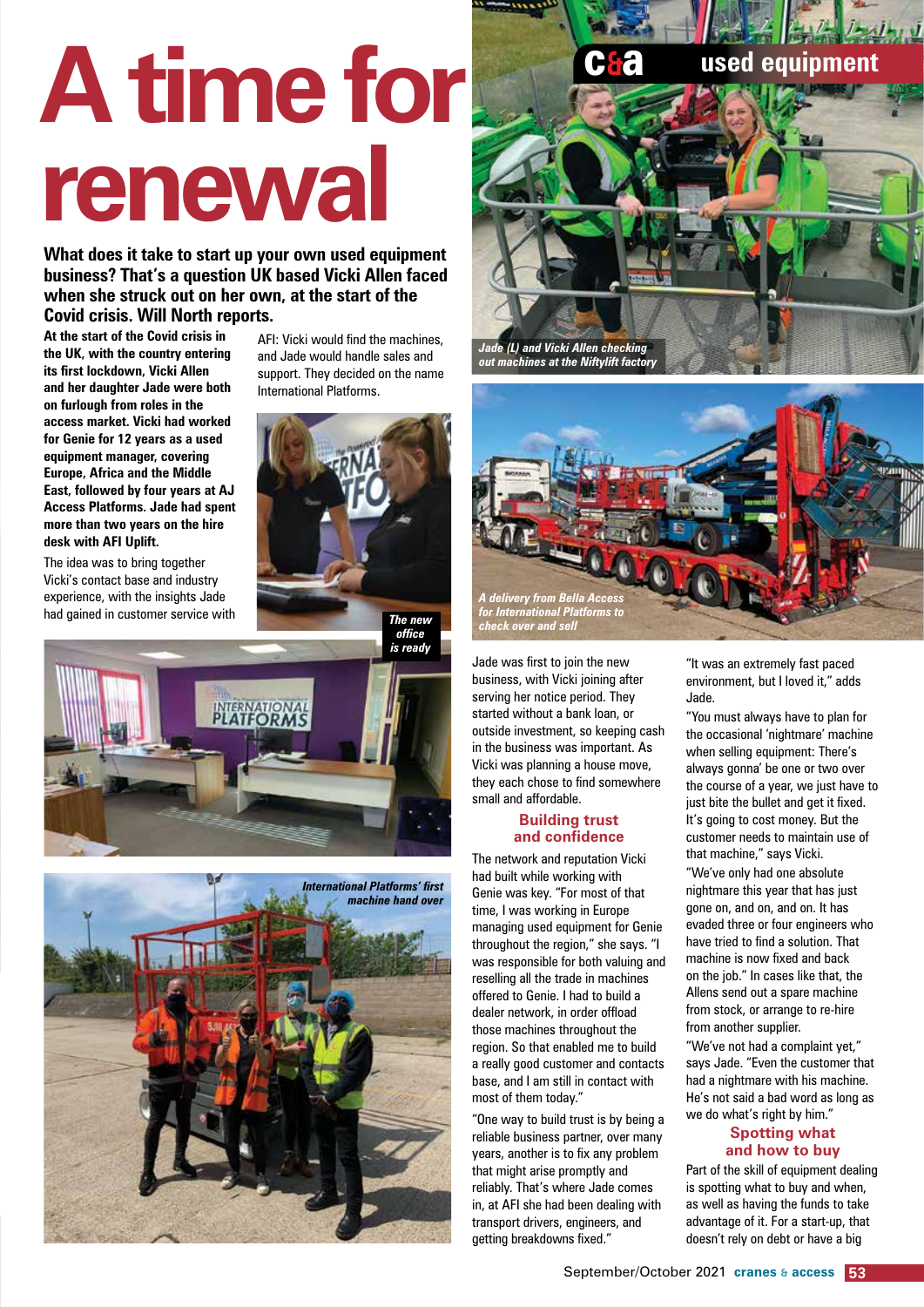### **used equipment**





initial investment that can be a challenge. A high level of trust helps too. But starting a business in the middle of a global crisis adds a whole new level of stress.

"You think to yourself, are people actually going to buy anything? My gut instinct is that they're going to

have to buy something. But who's to say we're not going to just keep bouncing in and out of lockdowns, leaving companies with little to no money?"

"I was really fortunate to have some goodwill from certain people that enabled me to have payment

terms saving me from having to pay for machines up front, before I shipped them and then got the money in. The main way we work is somebody comes to me wanting to sell a package of machines, I value them and then we negotiate and agree a deal."

"So sometimes the rental company keeps the machines in their fleet whilst I find buyers for them. And then, as and when the buyer is found we buy it at the agreed price. And anything I can get over and above that is my margin of course." "Other companies just want to get rid of a block of machines in one go. So that's when it's trickier for me at the moment, because that can mean £50,000 or £100,000 outlay. So, I to try to negotiate and say, 'Okay, I'll take this block this month, and then I'll take that block next month' and because people know that I do what I say, once they are sold, I will pay for them, and then come back for the next batch, they're happy to work like that."

#### **A new crisis**

At the end of 2020, an end was in sight for the Covid crisis in the UK, although a new lockdown in England ran from Christmas through until the spring, but the vaccination programme was on the horizon. And then another crisis loomed: the delayed implementation of border controls between the UK and the EU, and of the Northern Ireland protocol.

The used equipment business is by its nature international. Finding the right equipment, and customers for it, requires the open border crossings that Allen was used to while at Genie and AJ Access. From the outset, International Platforms has traded international, but buying outside the UK has become harder with covid travel restrictions.

"Buying at a distance is risky, thankfully I do know some people, that I trust enough to buy from them 'blind', but normally you want to go and see the equipment first hand. But as we are still in the early stages of our business and it's an added financial commitment to travel abroad to buy a package of equipment and then have to sit on it until it's all sold."